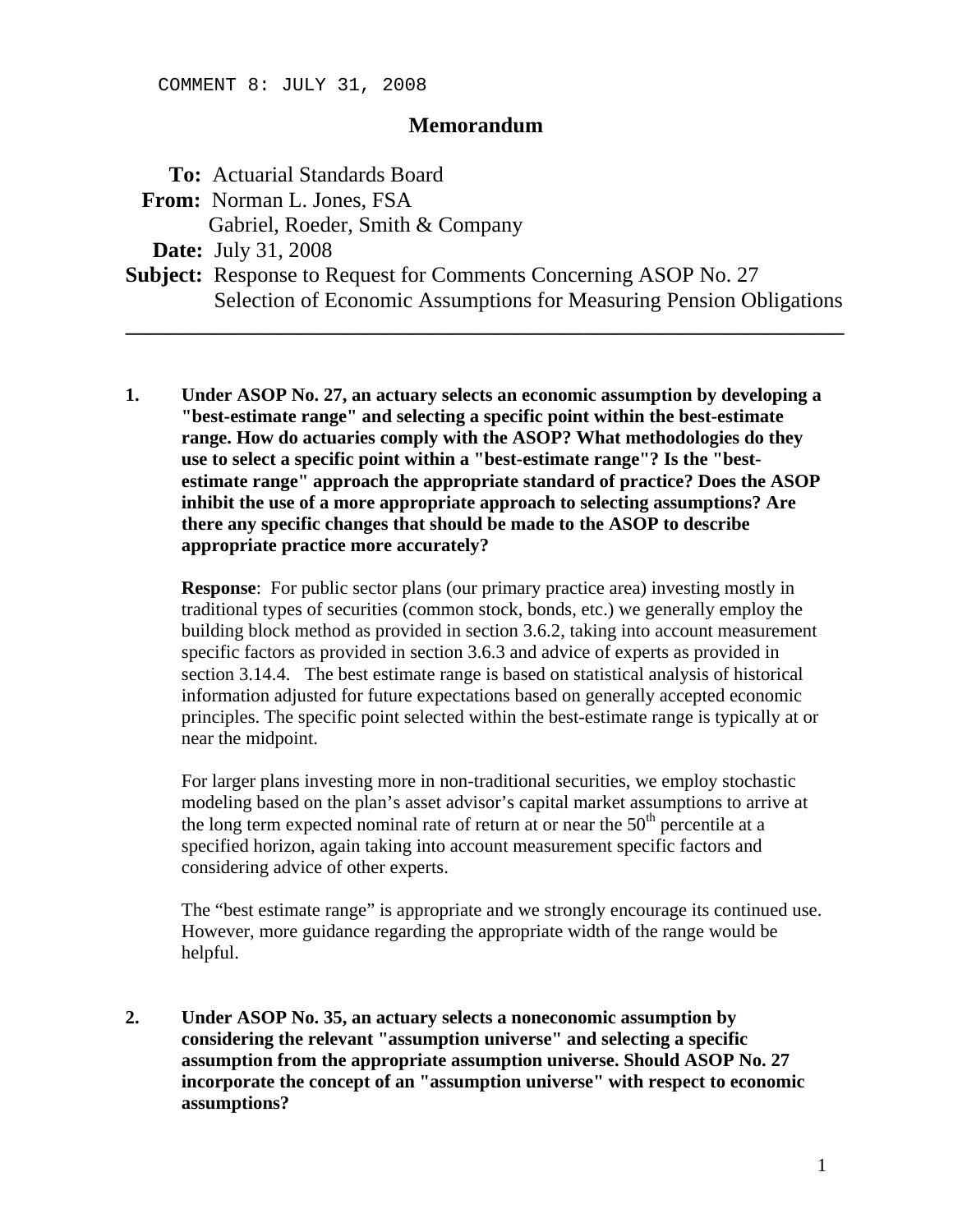**Response:** It would be reasonable to add a corresponding provision, although it would be somewhat redundant since ASOP No. 27 already provides for the equivalent of an "assumption universe" by addressing Sources of Economic Data in section 3.13, Knowledge Base in section 3.14.3 and Advice of Experts in section 3.14.4.

**3. Currently, the selection of an economic assumption that is not within the "bestestimate range" is considered a deviation from the guidance in ASOP No. 27. Should the ASOP permit an actuary to select an economic assumption that lies outside the best-estimate range (for example, to include a margin for conservatism, or to calculate a range of values instead of a single measurement of plan obligations)? If so, what specific guidance should ASOP No. 27 provide with respect to the selection of such economic assumptions?** 

**Response:** Actuaries are free to calculate a wide range of values, but those based on economic assumptions that lie outside the "best estimate range" should always be identified in a manner that will be useful to those who will or may make decisions based on the result.

**4. Currently, the guidance in ASOP No. 27 does not include the asset valuation method or the difference between the market value and actuarial value of a plan's assets among the considerations in selecting an investment return assumption. Is it appropriate for an actuary to consider either of those factors when selecting an investment return assumption? Should the ASOP advise actuaries to consider those factors?** 

**Response:** Asset valuation methods are adequately addressed in ASOP No. 44. Generally, selection of an asset valuation method and the selection of economic assumptions are independent. However, if the actuarial value of assets is significantly higher or lower than the market value of assets, it would be reasonable to require the actuary to disclose the extent to which economic gains or losses would be required to offset losses or gains that would otherwise flow through to actuarial valuation results over the asset smoothing period.

**5. Have there been any specific changes in actuarial science or practice since the original adoption of ASOP No. 27 that conflict with the guidance in the ASOP? Should the ASOP accommodate any such practices? If so, what specific guidance should ASOP No. 27 provide with respect to such practices?** 

**Response:** Certainly modeling and forecasting tools have become much more sophisticated since ASOP No. 27 was adopted in 1996. However, in our practice, we see no conflict with the guidance in the ASOP.

**6. Comments received by the ASB in response to an exposure draft of ASOP No. 4 supported the idea that pension standards should accommodate actuarial**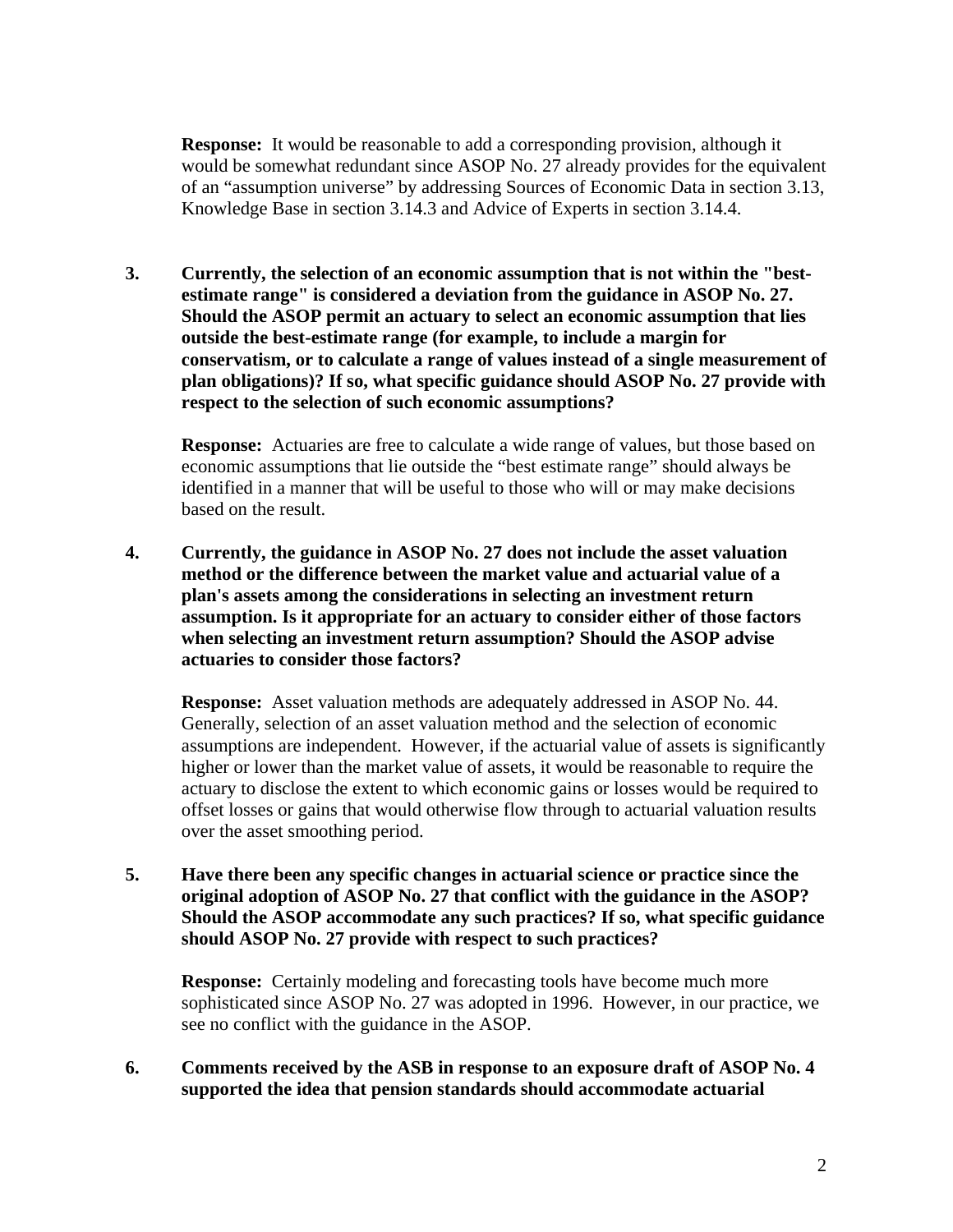**practice that incorporates the concepts of financial economics as well as traditional actuarial practice. Does the application of financial economics to the selection of economic assumptions conflict with the guidance in ASOP No. 27, and if so, in what specific ways does it conflict? Should ASOP No. 27 provide specific guidance with respect to financial economics and, if so, what should that guidance be?** 

**Response:** With regard to the first question, one specific conflict is the last paragraph of Section 3.3 which states: "As stated above, the actuary should consider recent economic data. However, the actuary should not give undue weight to recent experience." The term "undue weight" may be problematic to the application of financial economics in cases such as determining market yields at the valuation date which may rely entirely on recent experience. We recommend changing that last sentence to, "However, the actuary need not give undue weight to recent experience." In general, we feel that ASOP No. 27 does not conflict with the application of financial economics. For example, if the actuary chooses to discount each cash flow at a risk-free (or market) yield of the same maturity, the current standards may be met under an interpretation of the cash-flow matching method in Section 3.6.b. and using select and ultimate rates as in Section 3.6.4.a.

With regard to the second question, our understanding of the intent of actuarial standards of practice is to provide a universal framework for all practicing actuaries to follow consistent with the Code of Conduct. ASOPs do not dictate practices nor do they recommend best practices. We feel that it is imperative that if the standards are revised to reflect the application of financial economics that the revisions include financial economics as an alternative and that all current practices be retained in the standard.

The need for current standards to be retained is of utmost importance for public sector retirement systems, the vast majority of which budget contributions based on the long-term expected return on assets. The use of the long-term expected return is consistent with the measurement of budgeted contributions designed to meet obligations in the long run.

We understand that the issue of applying financial economics to the public sector is currently a hot topic. Incorporating financial economics into ASOP No. 27 while at the same time retaining current practices could provide valuable additional information to this debate. On the other hand, if amending ASOP No. 27 to allow financial economics curtails any current practices, it would have immediate negative consequences to the public sector, to public sector actuaries, and to the public image of actuaries as a whole. The debate on this question must not be settled by one side rewriting the actuarial standards.